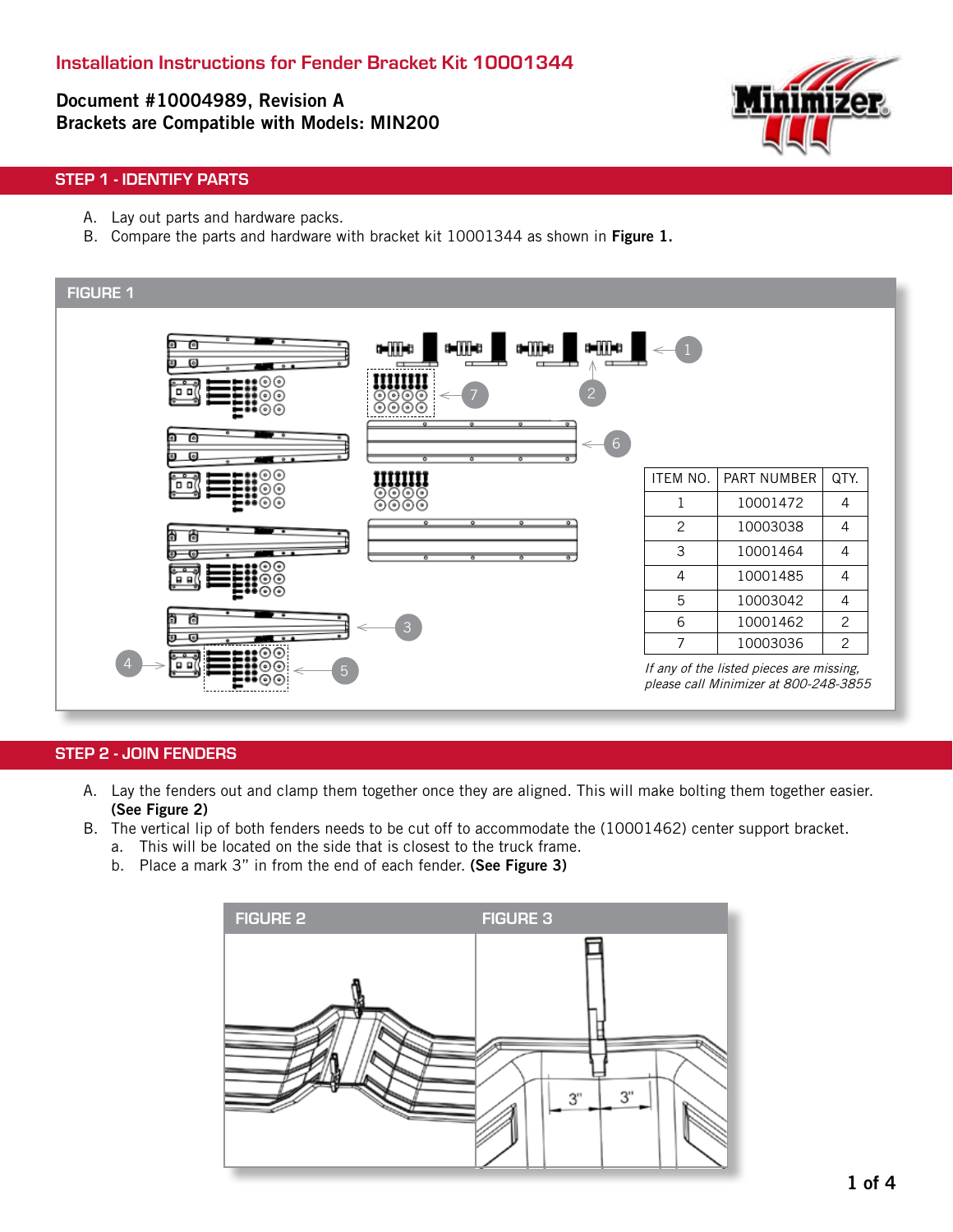# Installation Instructions for Fender Bracket Kit 10001344

# Document #10004989, Revision A Brackets are Compatible with Models: MIN200

- c. Draw outline of the area that needs to be cut out similar to Figure 4.
- d. Cut out the marked off area.
- C. Make sure the center bracket and the trim plate *(if purchased)* are centered between the two fenders. (See Figure 5)

Tip: The center bracket (10001462) "V" should be facing down.

- a. Drill eight holes through the fender and trim plate from the bottom using the holes in the (10001462) center bracket as a guide.
- b. Use eight 5/16" x 1" bolts to bolt the fenders, trim plate, and center bracket together.
- c. Use eight 5/16" nuts provided with the kit on the underside of the fenders.
- d. Recommended torque is 10-15 ft.-lbs.

Tip: Start with the bolts closest to the truck frame and work towards the outside.

## STEP 3 - DETERMINE SIZE OF SPACERS AND POSITION FENDERS

- A. Confirm the total suspension travel distance. This is used to determine the clearance required between the fender and the tire.
	- a. For air suspension systems, dump the air bags and confirm it is the lowest point of travel.
		- i. Understand that some air suspension designs may cause the wheels to roll closer to the fender (roll forward) as the suspension deflates. In order to make sure the fenders are centered on the tires, test the suspension in the inflated and deflated positions to determine the best positioning so that the fenders are centered over the tires in the inflated position.
		- ii. For air suspensions with travel exceeding 6", a travel stop may need to be installed to reduce required clearance between the fenders and tires. This will also improve alignment and 5th wheel plate clearance. (Please call Minimizer @ 800-248-3855 for questions regarding this issue).
	- b. For spring systems, measure the distance between the spring assembly and the bump stops on the frame and record the measurement.
- B. Place the fenders on spacer blocks above the tires.
	- a. In most applications 1.5" of tire clearance is best.
	- b. The goal is to ensure the fender does not rub the tire.
	- i. The minimum clearance recommended is ¾" above the maximum travel point of the suspension system.
	- c. For an air suspension system, place a ¾" to 1.5" thick board on top of the tires after the air is released from the airbags. (See Figure 6)
	- d. For spring suspensions use spacer material that is ¾" to 1.5" thicker than the measurement recorded above.
- C. For trucks with air suspension, raise and lower the suspension to confirm the clearance between the fenders and wheels and that the fenders will be centered front to rear when the air suspension is inflated.



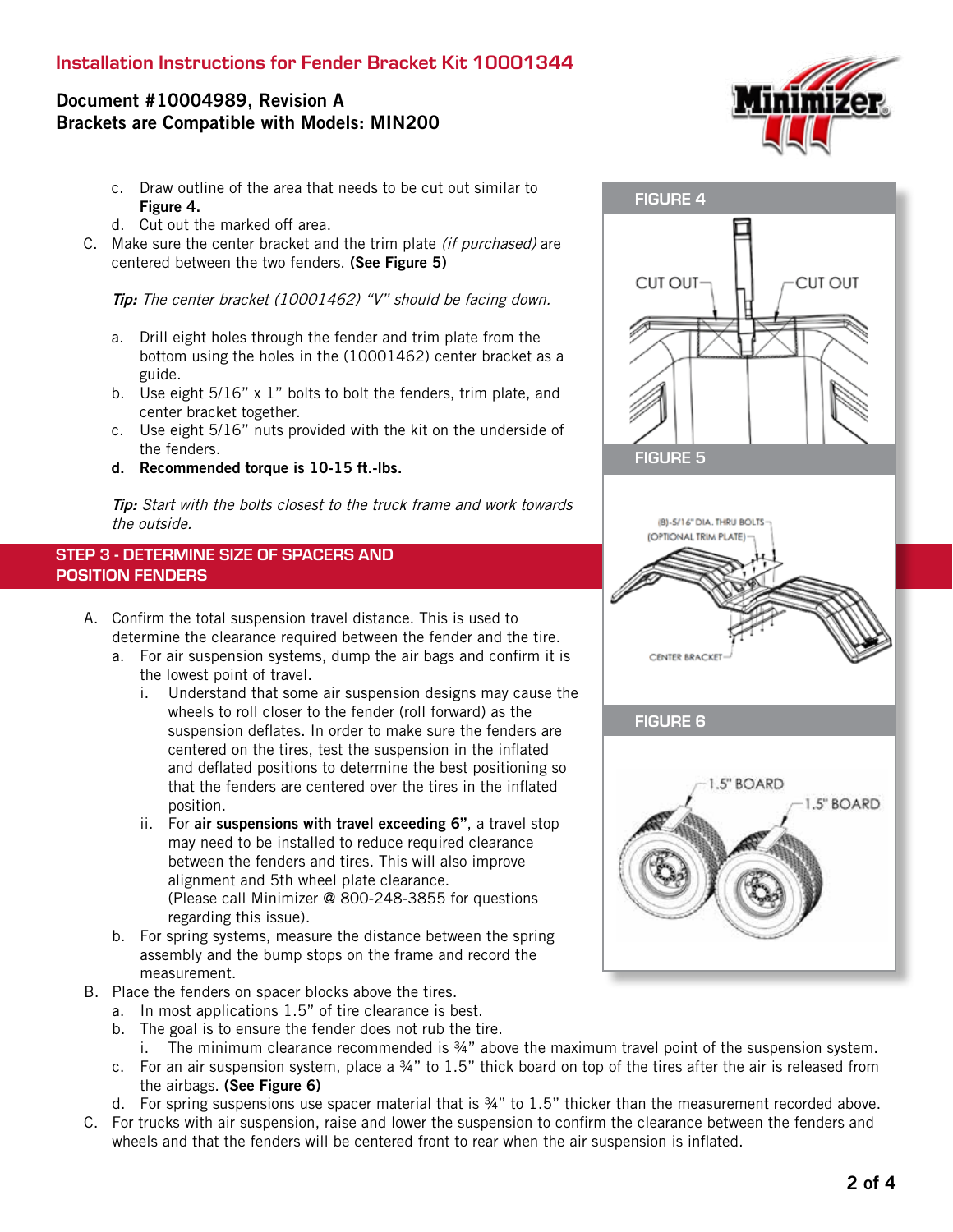## Document #10004989, Revision A Brackets are Compatible with Models: MIN200



#### STEP 4 - POSITION BRACKETS

- A. With the fenders in position, mark and test fit the brackets where they will attach to the frame.
- B. If possible, use existing bolt holes in the frame to attach the front and rear (10001464) poly brackets.

**Tip:** It is common for the front bracket to align with the existing quarter fender holes.

- C. If possible, use existing bolt holes in the frame to attach a steel plate (not supplied) for the center bracket and weld the bracket to the plate. (See Figure 7)
	- a. Plate should be a minimum of 1/4" thick.
- D. Another option is to weld the bracket directly to the frame

#### Warning: Review vehicle owner's manual before welding directly to the frame.

- E. If possible, position the mounting brackets low on the fender so they are no more than 15" from the bottom. (See Figure 8)
	- a. Brackets mounted 8-12" from the edge is optimal.
	- b. The goal is to reduce the risk of the leading edge of the fender from blowing back against the tire during high wind.

**Tip:** If the front fender bracket is mounted higher than 15", refer to the link below for further suggestions on adding additional support http://www.minimizer.com/instructions.html

#### NOTES:

- Round spacers are supplied to hold the (10001472) swivel bracket away from the frame when needed. In some cases, frame components may interfere with the required bracket location and require a spacer. (See Figure 9)
- USE SPACERS ONLY WHEN NECESSARY! The ideal installation is to mount the (10001472) swivel bracket directly to the frame using no spacers.
- If using the mounting hole inside the pipe of the swivel bracket, the excess flat steel may be trimmed off to provide a cleaner look.

#### STEP 5 - ATTACH BRACKETS TO TRUCK FRAME

A. Once the front bracket is in position with the fender, tighten the 5/8" x 4-1/2" bolt that goes through the (10001472) swivel bracket to attach the swivel securely to the frame. (See Figure 10) a. Recommended torque is 160-170 ft-lbs.

# FIGURE 7



#### FIGURE 8







FIGURE 10